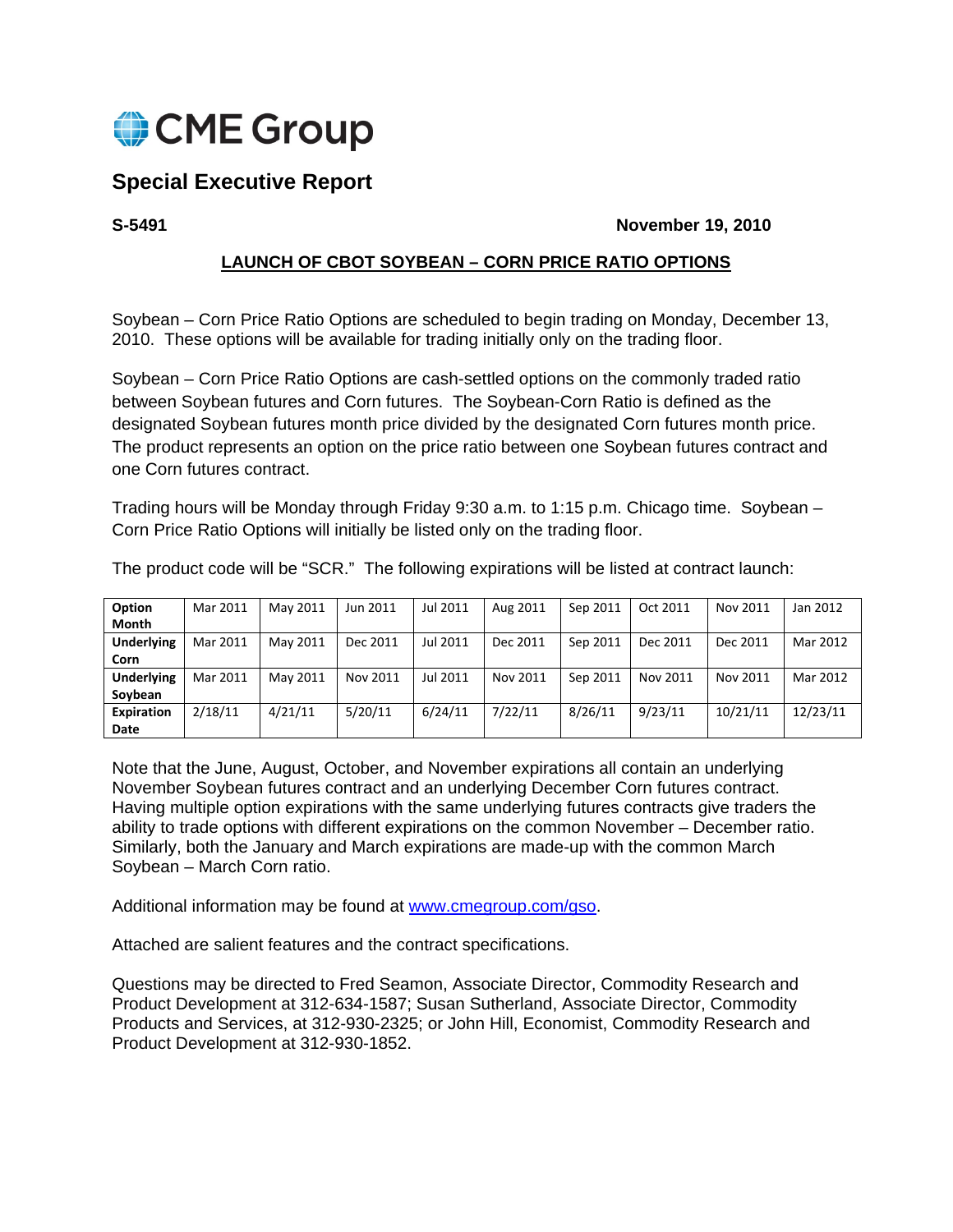# **Contract Salient Feature**

| <b>Contract Size</b>    | 10,000 * Ratio.                                                                                                                                                     |     |     |     |     |     |     |     |     |  |
|-------------------------|---------------------------------------------------------------------------------------------------------------------------------------------------------------------|-----|-----|-----|-----|-----|-----|-----|-----|--|
| <b>Tick Size</b>        | 0.0005 (\$5.00 per contract)                                                                                                                                        |     |     |     |     |     |     |     |     |  |
| <b>Price Basis</b>      | Price ratio between one Soybean futures contract and one Corn futures contract                                                                                      |     |     |     |     |     |     |     |     |  |
|                         | rounded to the nearest $1/1,000^{\text{th}}$ of a point (0.001).                                                                                                    |     |     |     |     |     |     |     |     |  |
|                         |                                                                                                                                                                     |     |     |     |     |     |     |     |     |  |
|                         | For example, assuming a soybean price of 917.50 cents per bushel and a corn                                                                                         |     |     |     |     |     |     |     |     |  |
|                         | price of 375.75 cents per bushel, the ratio is $917.50/375.75 = 2.4417831$ rounded to                                                                               |     |     |     |     |     |     |     |     |  |
|                         | the nearest 0.001 of a point is 2.442.                                                                                                                              |     |     |     |     |     |     |     |     |  |
| <b>Strike Price</b>     | Strike prices will be listed in increments of 5/100's of one point (i.e., 2.40, 2.45,                                                                               |     |     |     |     |     |     |     |     |  |
| <b>Interval</b>         | 2.50, 2.55, etc.). The minimum strike price range will include the strike price closest                                                                             |     |     |     |     |     |     |     |     |  |
|                         | to the current Soybean - Corn futures price ratio, plus the next ten consecutive                                                                                    |     |     |     |     |     |     |     |     |  |
|                         | higher and the next ten consecutive lower strike prices.                                                                                                            |     |     |     |     |     |     |     |     |  |
| <b>Contract Months</b>  | Option<br>Jan<br>Month                                                                                                                                              | Mar | May | Jun | Jul | Aug | Sep | Oct | Nov |  |
|                         | Mar<br>Underlying                                                                                                                                                   | Mar | May | Dec | Jul | Dec | Sep | Dec | Dec |  |
|                         | Corn                                                                                                                                                                |     |     |     |     |     |     |     |     |  |
|                         | Underlying<br>Mar                                                                                                                                                   | Mar | May | Nov | Jul | Nov | Sep | Nov | Nov |  |
|                         | Soybean                                                                                                                                                             |     |     |     |     |     |     |     |     |  |
| <b>Last Trading Day</b> | The last Friday which precedes by at least two business days, the last business day                                                                                 |     |     |     |     |     |     |     |     |  |
| <b>Exercise</b>         | of the month preceding the option month.<br>Cash Settled.                                                                                                           |     |     |     |     |     |     |     |     |  |
| <b>Nature of Option</b> |                                                                                                                                                                     |     |     |     |     |     |     |     |     |  |
|                         | The value of a Soybean - Corn Price Ratio put option on expiration day shall be the<br>difference between the option strike price and the settlement price of the   |     |     |     |     |     |     |     |     |  |
|                         | referencing Soybean futures contract divided by the referencing Corn futures                                                                                        |     |     |     |     |     |     |     |     |  |
|                         | settlement price rounded to the nearest 0.001, and multiplied by 10,000, or zero,                                                                                   |     |     |     |     |     |     |     |     |  |
|                         | whichever is greater.                                                                                                                                               |     |     |     |     |     |     |     |     |  |
|                         |                                                                                                                                                                     |     |     |     |     |     |     |     |     |  |
|                         | For example, on final settlement day if Soybean futures settle at 917.50 cents per                                                                                  |     |     |     |     |     |     |     |     |  |
|                         | bushel and Corn futures settle at 375.75 cents per bushel, the final ratio would be<br>917.50/375.75 rounded to the nearest 0.001 or 2.442. The value of a 2.50 put |     |     |     |     |     |     |     |     |  |
|                         | would be $(2.50 - 2.442) * 10,000 = $580$ .                                                                                                                         |     |     |     |     |     |     |     |     |  |
|                         |                                                                                                                                                                     |     |     |     |     |     |     |     |     |  |
|                         | The value of a Soybean – Corn Price Ratio call option on expiration day shall be the                                                                                |     |     |     |     |     |     |     |     |  |
|                         | difference between the referencing Soybean futures settlement price divided by the                                                                                  |     |     |     |     |     |     |     |     |  |
|                         | referencing Corn futures settlement price rounded to the nearest 0.001, and the<br>strike price, multiplied by 10,000, or zero, whichever is greater.               |     |     |     |     |     |     |     |     |  |
|                         |                                                                                                                                                                     |     |     |     |     |     |     |     |     |  |
|                         | For example, on final settlement day if Soybean futures settle at 917.50 cents per                                                                                  |     |     |     |     |     |     |     |     |  |
|                         | bushel and Corn futures settle at 375.75 cents per bushel, the final ratio would be                                                                                 |     |     |     |     |     |     |     |     |  |
|                         | 917.50/375.75 rounded to the nearest 0.001 or 2.442. The value of a 2.40 call                                                                                       |     |     |     |     |     |     |     |     |  |
|                         | would be $(2.442 - 2.40) * 10,000 = $420$ .                                                                                                                         |     |     |     |     |     |     |     |     |  |
| <b>Trading Hours</b>    | <b>Standard Agricultural Open Auction Hours</b>                                                                                                                     |     |     |     |     |     |     |     |     |  |
| (Chicago time)          |                                                                                                                                                                     |     |     |     |     |     |     |     |     |  |
| <b>Contact</b>          | Fred Seamon - Fred.Seamon@cmegroup.com or 312-634-1587                                                                                                              |     |     |     |     |     |     |     |     |  |
|                         | Susan Sutherland - Susan.Sutherland@cmegroup.com or 312-930-2325                                                                                                    |     |     |     |     |     |     |     |     |  |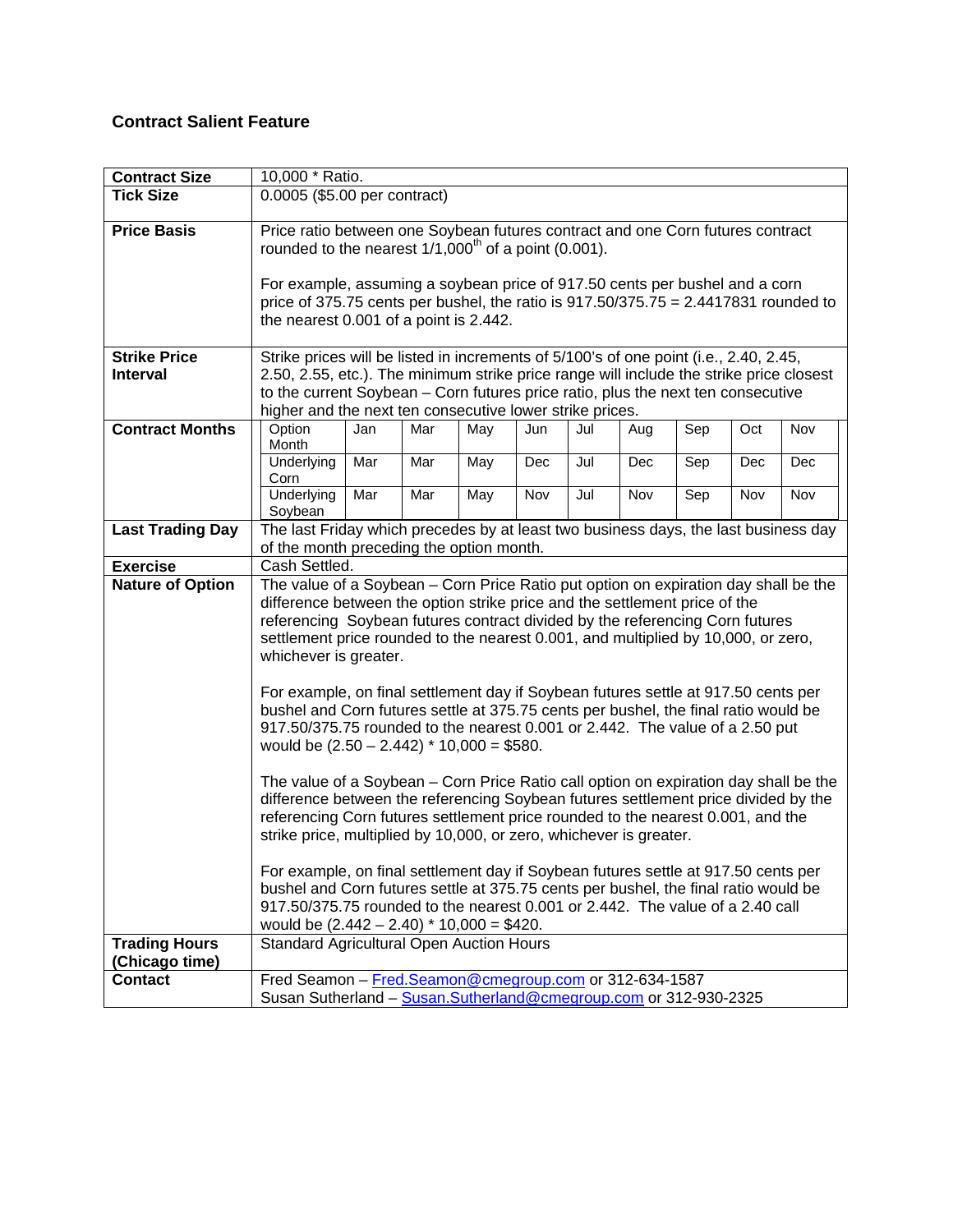#### **Chapter 10M**

#### **Soybean-Corn Intercommodity Ratio Options**

#### **10M00. SCOPE OF CHAPTER**

This chapter is limited in application to put and call options on the Soybean-Corn Futures Intercommodity Ratio. In addition to the rules of this chapter, transactions in Soybean-Corn Intercommodity Ratio Options shall be subject to the general rules of the Exchange insofar as applicable.

#### **10M01. OPTIONS CHARACTERISTICS**

#### **10M01.A. Contract Months**

Trading in Soybean-Corn Intercommodity Ratio options may be scheduled in such months as determined by the Exchange.

#### **10M01.B. Trading Unit**

10,000 times the ratio value.

One Soybean-Corn Intercommodity Ratio Option reflects a position in the price ratio between one (1) Soybean futures contract of a specified contract month and one (1) Corn futures contract of a specified contract month on the Board of Trade of the City of Chicago, Inc. rounded to the nearest 1/1,000th of a point (0.001).

For example, assuming a corn price of 375.75 cents per bushel and a soybean price of 917.50 per bushel, the ratio is  $917.50/375.75 = 2.4417831$ , rounded to the nearest 0.001 of a point or 2.442.

# **10M01.C. Minimum Fluctuations**

The premium for Soybean-Corn Intercommodity Ratio options shall be in multiples of 0.0005 of a cent, or \$5.00 per contract.

However, a position may be initiated or liquidated in Soybean-Corn Intercommodity Ratio options at premiums ranging from \$1.00 to \$4.00, in \$1.00 increments per option contract.

#### **10M01.D. Trading Hours**

The hours for trading of Soybean-Corn Intercommodity Ratio options contracts shall be determined by the Exchange. Soybean-Corn Intercommodity Ratio options shall be opened and closed for all months and strike prices simultaneously.

On the last day of trading in an expiring option, the expiring Soybean-Corn Intercommodity Ratio options shall be closed with a public call, made strike price by strike price, immediately following the close of the open outcry trading session for the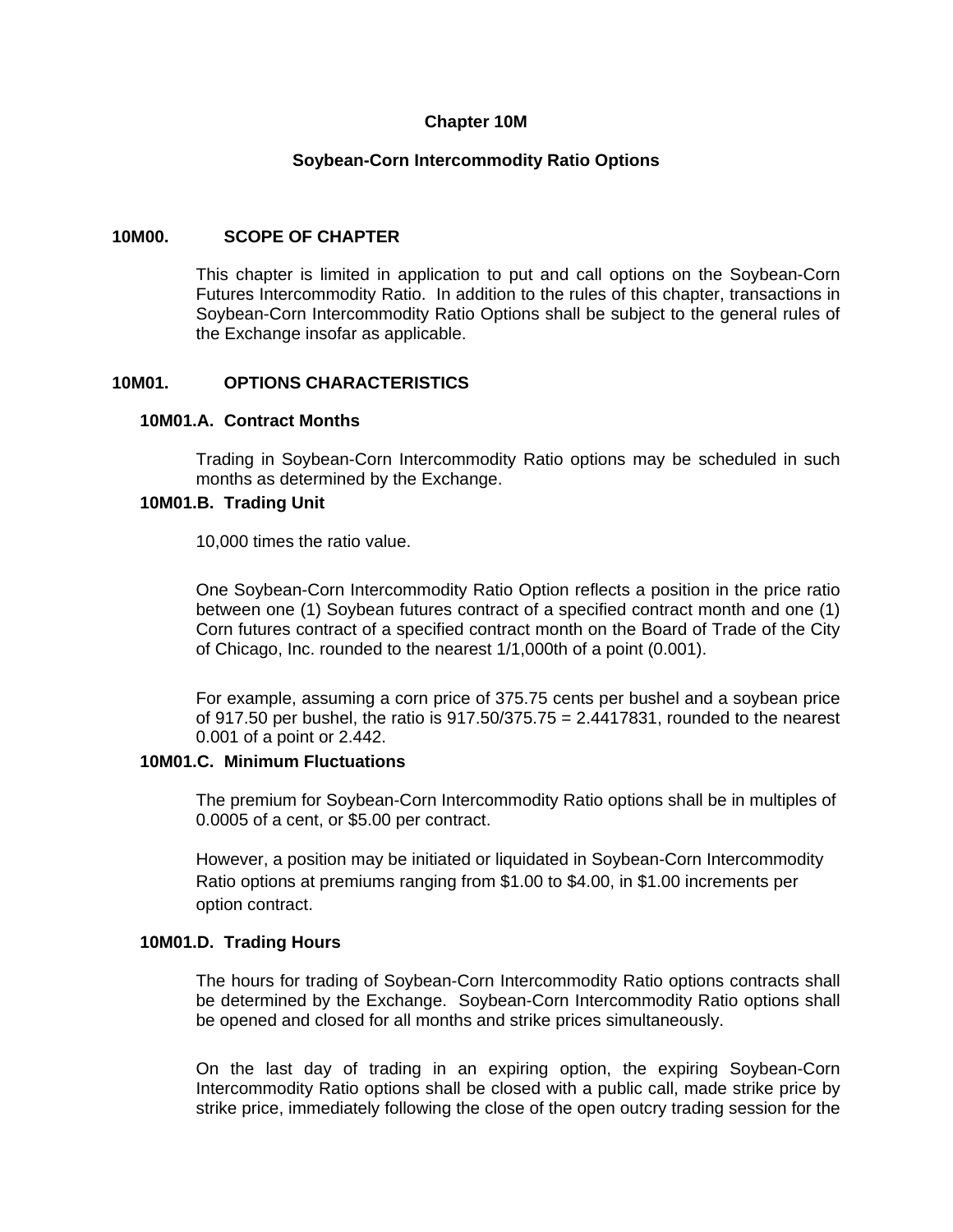corresponding futures contracts.

# **10M01.E. Exercise Prices**

Trading shall be conducted for put and call options with strike prices in integral multiples of 5/100's of one point per bushel (i.e., 2.40, 2.45, 2.50, 2.55, etc.). At the commencement of trading for such option contracts, the following strike prices shall be listed: one with a strike price closest to the previous day's Soybean-Corn Intercommodity Ratio; the next ten consecutive higher and the next ten consecutive lower strike prices closest to the previous day's Soybean-Corn Intercommodity Ratio. If the previous day's ratio is midway between two strike prices, the closest strike price shall be the larger of the two. Over time, new strikes will be added to ensure that all strikes above and below the previous day's settlement price in the underlying futures contract are listed. When a new strike price is added for an option contract month, the same strike price will be added to all option contract months for which that strike price is not already listed.

All strikes will be listed prior to the opening of trading on the following business day. Upon demand and at the discretion of the Exchange, new out-of-current-range strike prices at regularly defined intervals may be added for trading on as soon as possible basis.

The Exchange may modify the procedures for the introduction of strikes as it deems appropriate in order to respond to market conditions.

#### **10M01.F. Position Limits**

For the purposes of this rule, positions in Corn futures and options, mini-sized Corn futures, Corn Calendar Spread options, and Soybean-Corn Intercommodity Spread options and positions in Soybean futures and options, mini-sized Soybean futures, Soybean Calendar Spread options, and Soybean-Corn Intercommodity Ratio options will be aggregated for the purpose of determining compliance with the contracts' position limit.

In accordance with Rule 559, Position Limits and Exemptions, no person shall own or control Corn positions in excess of:

1. 13,500 futures-equivalent contracts net long or net short in any single contract month excluding the spot month. Additional options contracts may be held as part of option/option or option/futures spreads between months within the same crop year or across multiple crop years provided that the total of such positions, when combined with outright positions, does not exceed the all months combined limit. The futuresequivalents for both the options and futures contracts are aggregated to determine compliance with these net same side single month position limits.

2. 22,000 futures-equivalent contracts net long or net short in all months combined.

In accordance with Rule 559, Position Limits and Exemptions, no person shall own or control Soybean positions in excess of: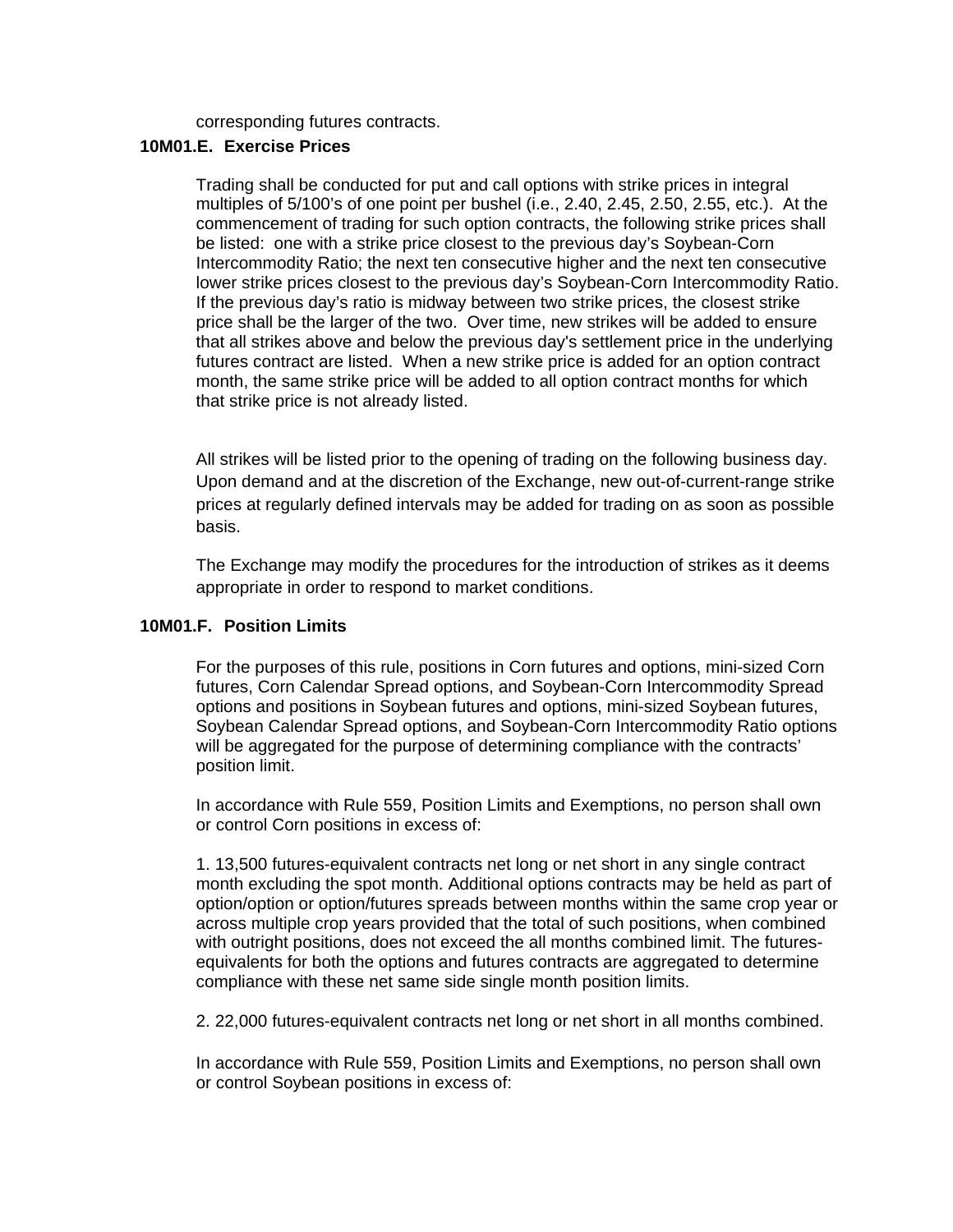1. 6,500 futures-equivalent contracts net long or net short in any single contract month excluding the spot month. Additional options contracts may be held as part of option/option or option/futures spreads between months within the same crop year or across multiple crop years provided that the total of such positions, when combined with outright positions, does not exceed the all months combined limit. The futuresequivalents for both the options and futures contracts are aggregated to determine compliance with these net same side single month position limits.

2. 10,000 futures-equivalent contracts net long or net short in all months combined.

Refer to Rule 559 for requirements concerning the aggregation of positions and allowable exemptions from the specified position limits.

## **10M01.G. Reserved**

## **10M01.H. Nature of Options on Intercommodity Ratios**

On expiration of a put option the buyer of one Soybean-Corn Intercommodity Ratio put option will be entitled to receive the value of that put option. The value of a Soybean-Corn Intercommodity Ratio put option at expiration will be defined as the difference between the strike price of the put option and the settlement price of the referencing CBOT Soybean futures contract divided by the settlement price of the referencing CBOT Corn futures contract rounded to the nearest  $1/1,000<sup>th</sup>$  of a point (0.001), and multiplied by 10,000, or zero, whichever is greater. The seller of one Soybean-Corn Intercommodity Ratio put option incurs the obligation to pay the value of that put option. For example, on final settlement day for a November Soybean-Corn Intercommodity Ratio option, assume November Soybean futures settle at 917.50 cents per bushel and December Corn futures settle at 375.75 cents. The final ratio would be 917.50/375.75 rounded to the nearest 0.001 or 2.442. The value of a 2.50 put would be  $(2.50 - 2.442) * 10,000 = $580$ .

On expiration of a call option the buyer of one Soybean-Corn Intercommodity Ratio call option will be entitled to receive the value of that call option. The value of a Soybean-Corn Intercommodity Ratio call option at expiration will be defined as the difference between the settlement price of the referencing CBOT Soybean futures contract divided by the settlement price of the referencing CBOT Corn futures contract rounded to the nearest  $1/1,000<sup>th</sup>$  of a point (0.001), and the strike price, multiplied by 10,000, or zero, whichever is greater. The seller of one Soybean-Corn Intercommodity Ratio call option incurs the obligation to pay the value of that call option. For example, on final settlement day for a November Soybean-Corn Intercommodity Ratio option, assume November Soybean futures settle at 917.50 cents per bushel and December Corn futures settle at 375.75 cents. The final ratio would be 917.50/375.75 rounded to the nearest 0.001 or 2.442. The value of a 2.40 call would be  $(2.442 - 2.40) * 10,000 = $420$ .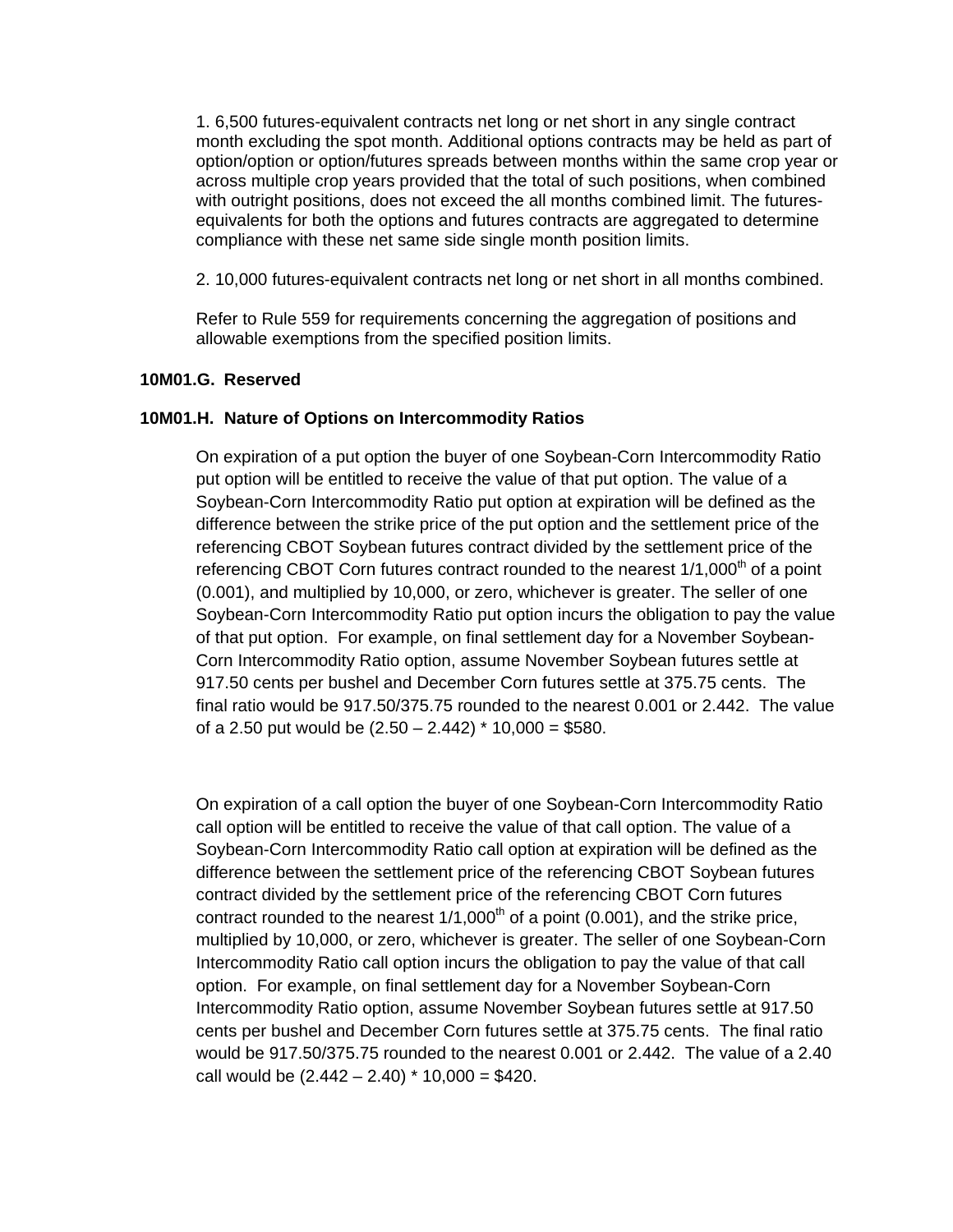"Market Disruption Event" ("MDE") shall mean: (a) the termination or suspension of, or material limitation or disruption in the trading of the referencing CBOT Soybean futures contract and/or the referencing CBOT Corn futures contract on that day, including if due to the closing of the Exchange prior to the regularly scheduled closing time of the Exchange; (b) the settlement price of the referencing CBOT Soybean futures contract and/or the referencing CBOT Corn futures contract reflects the maximum permitted price change from the previous day's settlement price; or (c) the failure of the Exchange to publish an official Settlement Price(s) for the referencing CBOT Soybean futures contract and/or the referencing CBOT Corn futures contract. If an MDE occurs and the Exchange does not publish a settlement price for the referencing CBOT Soybean futures contract and/or the referencing CBOT Corn futures contract, the Soybean-Corn Intercommodity Ratio options on that day shall revert back to the settlement prices on the first preceding business day. If an MDE occurs and the Exchange publishes settlement prices for the referencing CBOT Soybean futures contract and the referencing CBOT Corn futures contract and it is not final settlement day, the Soybean-Corn Intercommodity Ratio options will settle normally. If an MDE occurs on final settlement day, then final settlement for expiring Soybean-Corn Intercommodity Ratio options shall be based on the next available set of referencing CBOT Soybean futures settlement prices and referencing CBOT Corn futures settlement prices for which an MDE is no longer in effect, with a delay limited to 10 business days from the original expiration date. If, on the 11<sup>th</sup> business day, an MDE is still in effect, then the Exchange will determine an appropriate estimated settlement price.

#### **10M01.I. Termination of Trading**

Subject to the provisions of rule 10M01.D no trades in Soybean-Corn Intercommodity Ratio options expiring in the current month shall be made after the close of trading of the open outcry trading session on the day identical to the expiration of standard Corn and Soybean options. Therefore, expiration will occur on the last Friday which precedes by at least two business days, the last business day of the month preceding the option month. If such Friday is not a business day, the last day of trading shall be the business day prior to such Friday. For example, the November-December Soybean-Corn Intercommodity Ratio Option (November Soybeans divided by December Corn) will expire on the last Friday which precedes by at least two business days the last business day of October.

#### **10M01.J. Contract Modification**

Specifications shall be fixed as of the first day of trading of a contract except that all options must conform to government regulations in force at the time of exercise. If the U.S. government, an agency, or duly constituted body thereof issues an order, ruling, directive, or law inconsistent with these rules, such order, ruling, directive, or law shall be construed to become part of the rules and all open and new options contracts shall be subject to such government orders.